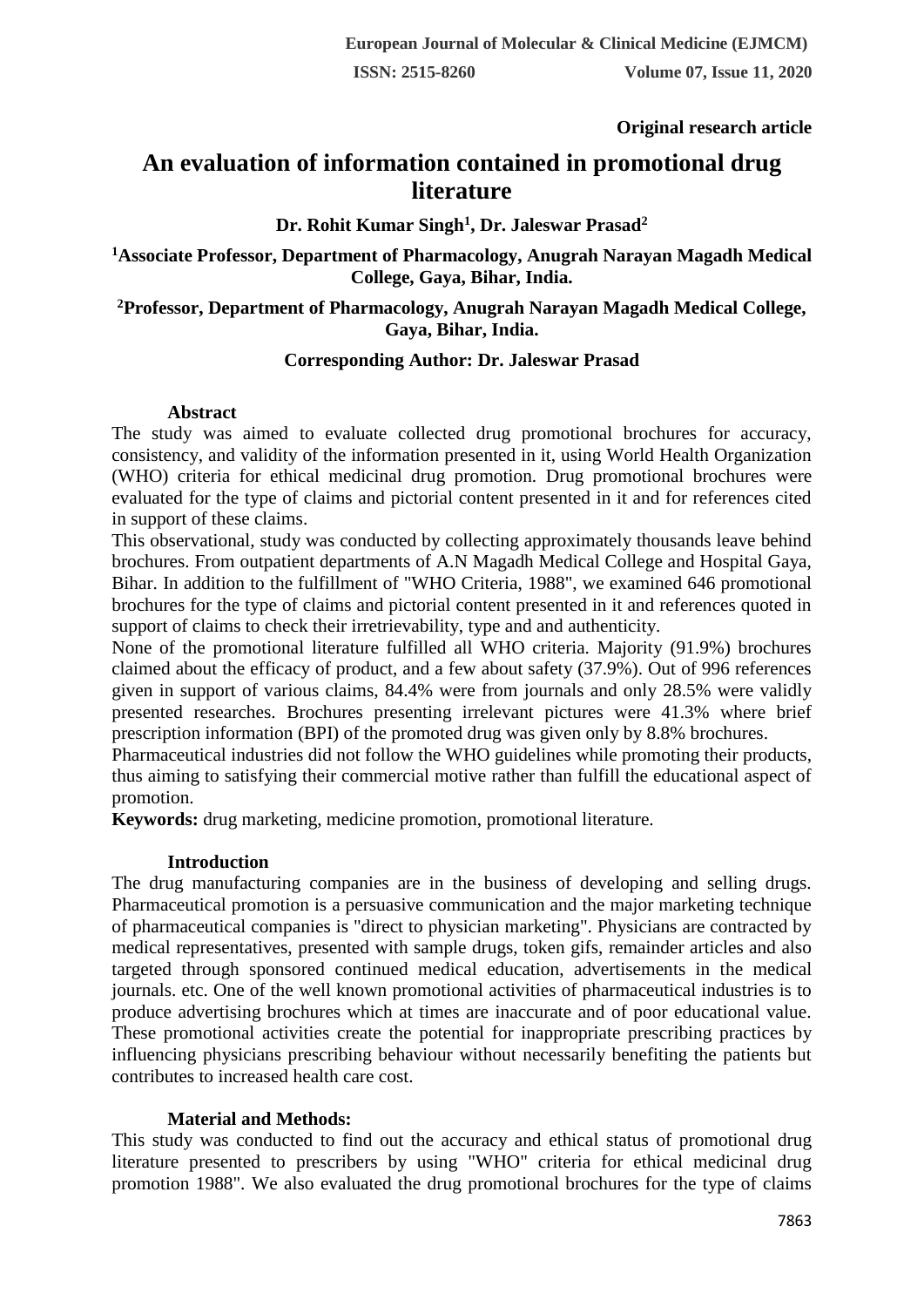**ISSN: 2515-8260 Volume 07, Issue 11, 2020**

and pictorial content presented in it and the references quoted in support of claims to check their retrievability, type and authenticity of presentations.

This observational was cross-sectional study conducted by collecting approximately thousand leave brochures randomly from various OPDs. at A.N Magadh Medical College, Gaya, Bihar namely medicine, suregery, psychiatry, obstetrics and gynecology, ophthalmology skin, pediatrics, and orthopedics over the period from 1st January, 2020 to 31st May, 2020. Some brochures were presented along with the reprint of journal article quoted in it as a reference to the information. Collected brochures were then explored to exclude the following materials: Literature promoting medicinal devices and equipments (insulin pump, blood glucometer etc) orthopedic prosthesis and ayurvedic medicines, drug monographs, reminder advertisements drugs name list, and literature promoting more than four brands.

WHO criteria for ethical medicinal drug promotion dictate that promotional literature should contain following information:

1. The name(s) of the active ingredient(s) using either international non proprietary names (INN) or the approved generic name of the drug.

- 2. The brand name
- 3. Amount of active ingredient(s) per dose
- 4. Other ingredients known to cause problems i.e. adjuvant
- 5. Approved therapeutic uses
- 6. Dosage form or dosage schedule
- 7. Safety information including side effects and major adverse drug reactions, precautions, contraindication and warnings, and major drug interactions

8. Name and address of manufacturer or distributor

9. Reference to scientific literature as appropriate

We evaluated criteria six separately as dosage form and details about "regimen" to look for the completeness of therapeutic information given in the promotional brochures. In addition to this information, promotional materials made various claims about the medicinal products presented in it. Claims made in the promotional brochures were classified into following seven categories.

1. **Efficacy:** Statements about improved effectiveness of promoted drug as a disease outcome or a patient outcome solely or in comparison with other group of drug for similar outcome (e.g. antihypertensive action of calcium channel blocker and  $\Box$ blocker) or another brand of the same drug (e.g. Zintac or rantac for ranitidine).

2. **Safety:** Use of the word "Safe" in the promotional text or the mention or reduction in adverse drug reaction and / or drug interaction and / or contraindication.

3. **Cost:** Pointing out low price of promoted drug in absolute or relative terms or any description related to its better cost effectiveness.

4. **Convenience:** Statements stating the comfort of patient e.g. improved dose, low frequency of dosage ease of administration etc with or without reasons to support the same.

5. **Pharmacokinetic property:** Properties of the drug related to its absorption, metabolism, half life etc.

6. **Pharmaceutical property:** New dosage formulations, different manufacturing procedures, excepients (e.g. cyclodextrin, sodium bicarbonate, etc) storage facilities etc.

7. **Extravagant emotional claims:** Any claims or statements not related to patient outcome, disease outcome, or drug e.g. 1st of its kind in the world or India, flavored oral preparations, authentic certification of manufacturing plant (GMP certification, USFDA approval, etc) various drug formulations, packaging characteristics or technologies of the drug production.

Promotional literature quoting references in support of the claims made in it was further evaluated for its authenticity. References sustaining the claims were categorized as per the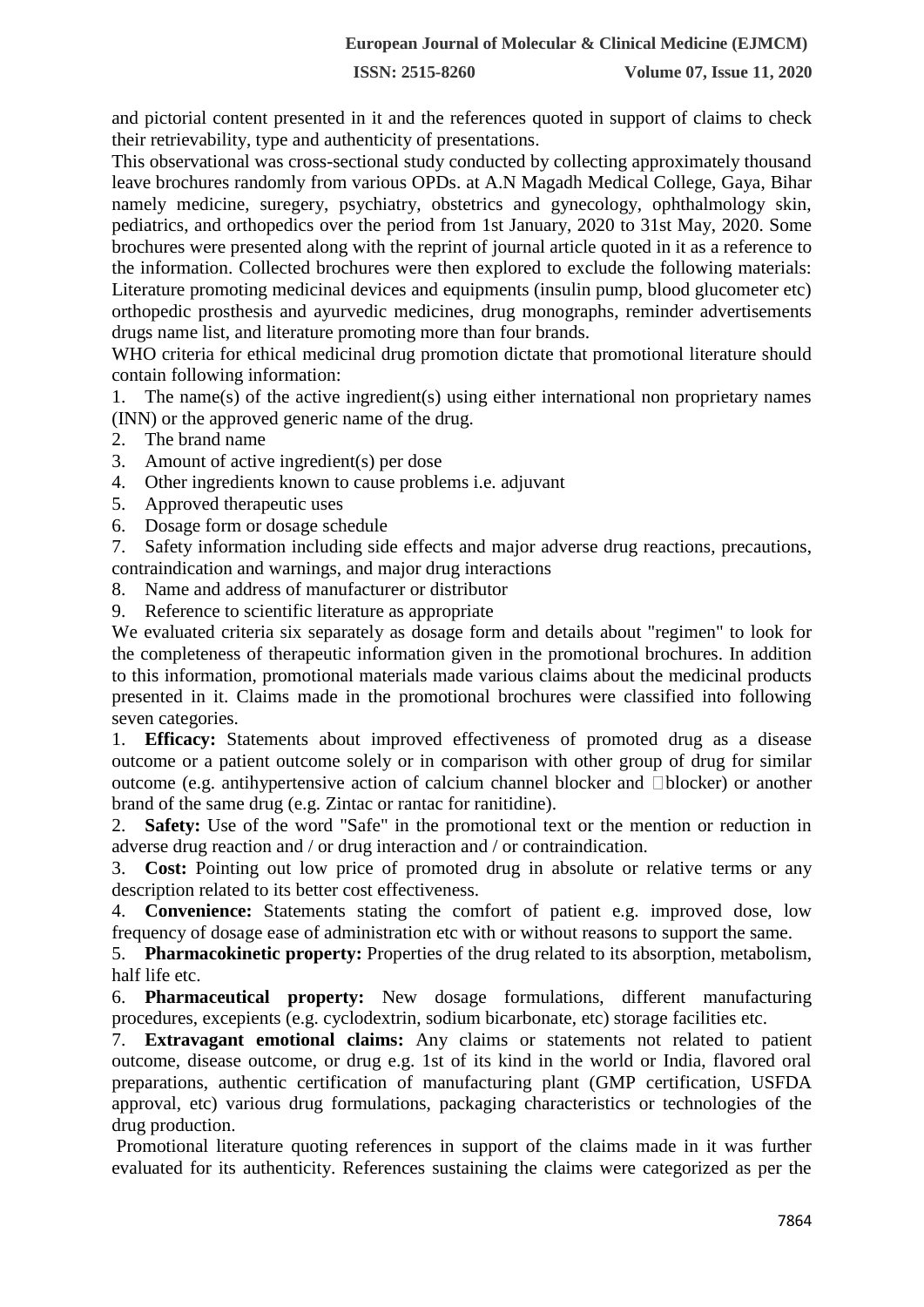source of material i.e. journals, web sites, books, data on file and other including guidelines, seminar, departmental studies, and prescription information.

The available references were checked with the claims made in the promotional brochures. Depending upon their presentation, We classified them as either validly, invalidly or partially validly presented. Validity assessment of the references and type of reference were independent, i.e., if referenced articles was quoting a RCT but if its outcome manipulated while supporting the claim, it was considered invalid reference and vice versa.

Promotional materials are usually made attractive using various pictures or various methods of data presentation to persuade doctors for prescribing the drug promoted in it. Pictorial content of the promotional brochures was evaluated for :

1. The type of pictures (healthy babies, women, patients, doctors, medicinal products, or other treatment unrelated pictures

2. Number of scientific tables.

3. Scientific graphs and Pseudographs

Pseudograph is a graphical presentation without proper axes labeling legend, or just arrows with numbering showing reduction or increase. (cooper etal. 2003)

#### **Results:**

1. **Type of drug:** A total of 608 drugs were presented in 646 drug promotional brochures. Out of 608 promoted drugs. 39.8% were fixed dose combinations (FDCs) whereas 60.2% were single drug preparations. Out of 242 promoted (FDCs) only 33 (13.6%) were recommended by WHO.

Chemotherapeutic agents were the most promoted group 27.1% and they can contribute to development of drug resistance, due to overuse. Cardiovascular drugs (13.12%) and hormones (10.3%) come close second and third among promoted drugs. These are the medicines once started, are taken for lifelong, providing long term financial benefit to the pharmaceutical companies.

2. **Fulfillment of WHO criteria:** Our findings showed that pharmaceutical industries were most reluctant to provide information regarding treatment regimen, information regarding safety and adjuvant, rather promotion was only focused on latest drug formulation and these were supporting the findings of previous studies. It was found that none of the brochures fulfilled all the 10 WHO Criteria. After excluding lowest presented criteria i.e. adjuvant rest nine criteria were fulfilled by only 7.1% literature. Approximately half (46.7%) of the evaluated brochures were satisfying only six criteria, namely brand name, INN, dosage form, approved use content of the active ingredients and address of the manufacturer.

| Table 1: Evaluation of promotional literature as per WHO Criteria (n=646) |  |  |  |  |  |
|---------------------------------------------------------------------------|--|--|--|--|--|
|---------------------------------------------------------------------------|--|--|--|--|--|

| <b>Criteria</b>                      | Mentioned number $(\% )$ |
|--------------------------------------|--------------------------|
| <b>INN</b>                           | 607 (93.9%)              |
| <b>Brand Name</b>                    | 646 (100%)               |
| Content                              | 503 (77.8%)              |
| Adjuvant                             | $12(1.8\%)$              |
| Approved therapeutic uses            | 562 (86.9%)              |
| Dosage form                          | 568 (87.9%)              |
| Regimen                              | 206 (31.9%)              |
| <b>Safety Information</b>            | 58 (8.9%)                |
| <b>Manufacturer Address</b>          | 458 (70.8%)              |
| References to Scientific information | 400 (61.9%)              |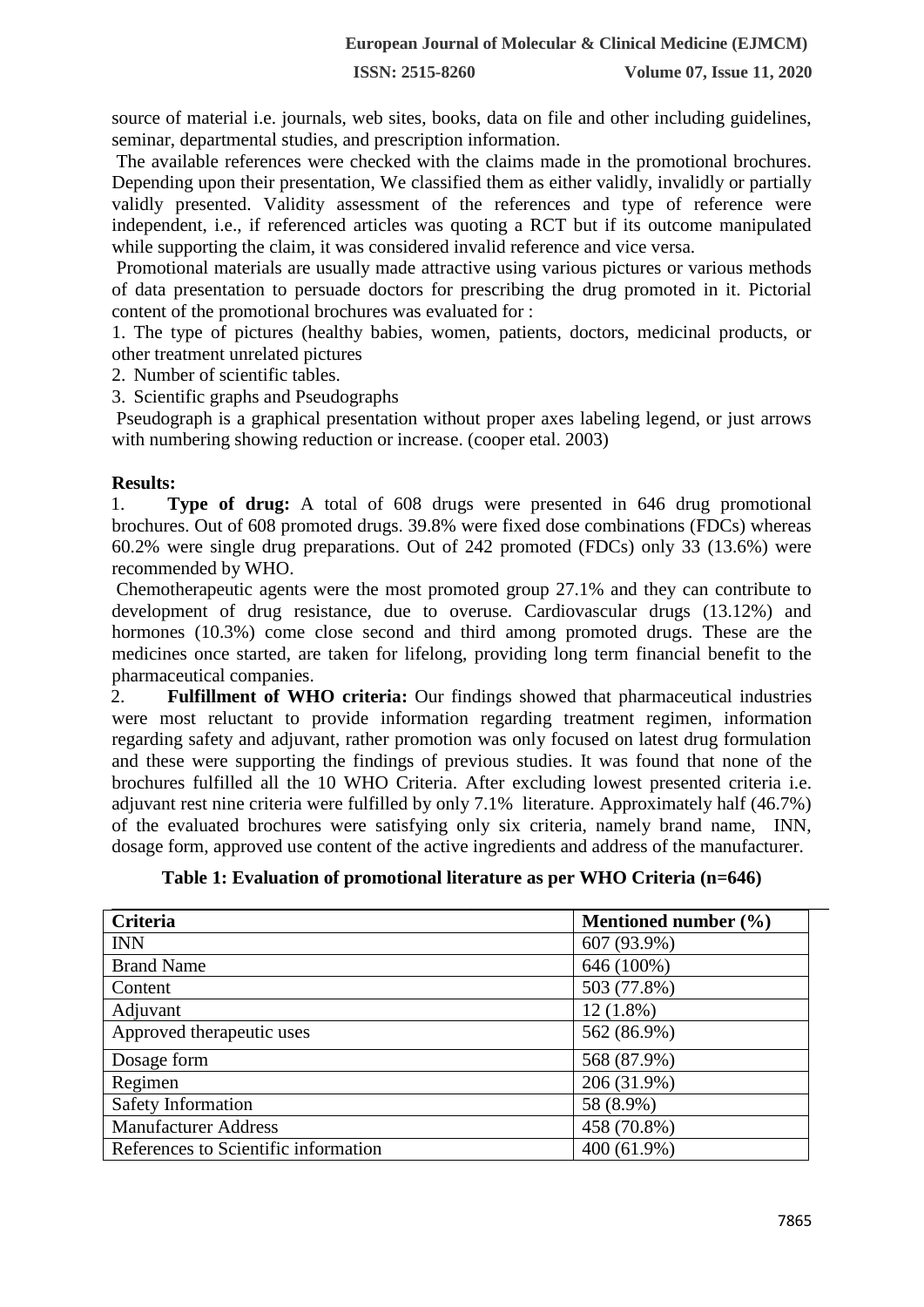**ISSN: 2515-8260 Volume 07, Issue 11, 2020**

3. **Claims:** Apart from giving therapeutic information, pharmaceutical companies also made multiple claims, as much as six per literature. Brochures making to claims each where the maximum in number (32.56). A total of 1205 claims were made in promotional brochures. Claims about efficacy were made in 91.9% brochures, followed by that of safety in 33.6% and of pharmaceutical properties in 28.5%.

Number of promotional brochures making extravagant emotional claims, claims regarding cost effectiveness, pharmacokinetic properties and convenience were almost equal in number i.e. 16.1%, 15.4%, 15.7% and 15.7% respectively. Our findings were similar to the observations made in other studies where author found broad unscientific, dubious claims in promotional literature. (mindell et al. 1997).

4. **References:** Pharmaceutical industries gave references to support information presented or claims made in the drug promotional brochures. One third of promotional brochures (34.4%) cited one or two references. References in the range of three to seven per brochures were given by 25.5%. Pharmaceutical industries behavior was very surprising that on one hand eight to nineteen references per brochure were given in 3.94% brochures and on other side 36.2% of it did not bother to give any to support the claims made in it. Classification of references distinctly demonstrates that citations from journal articles were the 85.8% maximum.

5. **Retrievability and validity of references :** The maximum retrieved references were journal articles abstracts, from which the related details were identified and then classified. Major share of journal articles was contributed by research articles and review articles. Half of the given (49.6%) were presented validly and review articles (29.4%) has a major quarter. Rest half of the references were either invalidly presented 23.7% irretrievable 22.8% or partially valid in presentation 5.8%. References giving the results of clinical trials of ambiguous methodology or nonrandomized clinical trials were 8.4%. These findings were similar to those of Villanueva et al. 2006 van Winkelen et at. 2003 and cooper and schriger 2005. All the animals study references (1.6%) except for one were invalid. Claims outnumbered the relevances provided in the promotional literature, and 468 claims from 204 promotional brochures were without any references. In the absence of one of one correspondence in the claims and references, we specifically checked all safety claims, as per WHO criteria for their substantiation. Although WHO criteria strictly states that the word 'safe' should be used if properly qualified, findings of our study were presenting leave behinds claiming for safety of drug presented in it, only 25.5% gave supporting reference while 74.5% boosted the same without any references. Current finding underlines the profit driven promotional attitude of the pharmaceutical industries which is depriving the physicians a authentic drug information.

6. **Pictures:** As a part of persuasive communication, these promotional brochures were made striking using various types of pictures and devoting major of the literature area to nonspecific content depriving it of useful therapeutic information. It was type of picture and not the number of pictures per brochure, which we counted such irrelevant pictures supported the studies done by Stimson 1975 and cooper et al. 2003 Study by Curry and O'Brien has shown that "male heart patients" and "depressed female patients" were stereotyped through the images used in the advertisements, which could stengthen gender association. We were unable to find such an association though pictures of women was forming third large category in varied types of pictures presented in the evaluated brochures.

Brochures presenting pictures unrelated to medicine, disease, or therapy were 42.43% representing the tendency of pharmaceutical industry of wasting money in printing eye catching glossy paper promotional brochures deprived of important therapeutic information. This fact is proved by the information that BPI of the promoted drug was given only by 8.8% brouchures.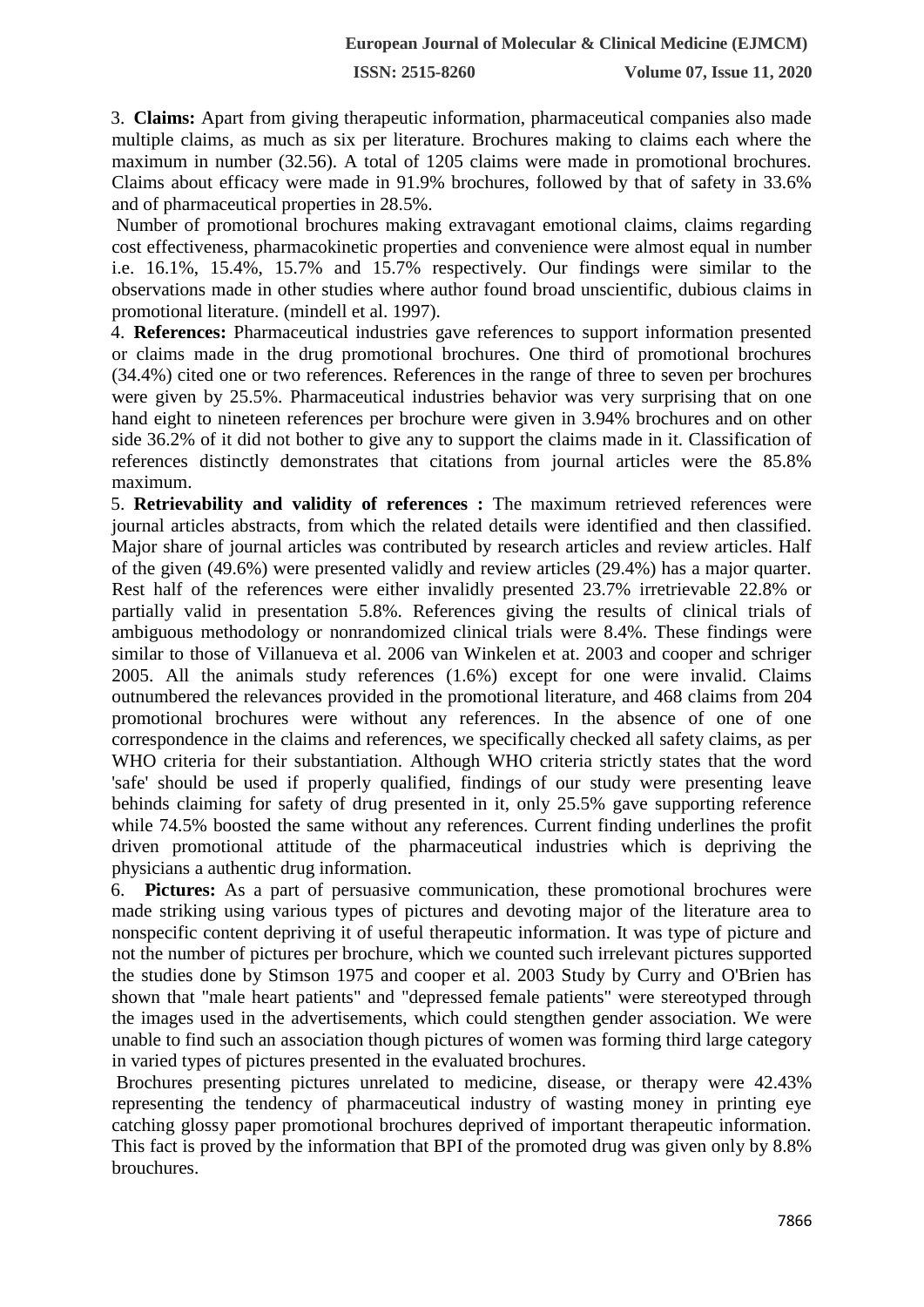**ISSN: 2515-8260 Volume 07, Issue 11, 2020**

We found that some of the evaluated drug promotional brochures used graphical presentations to depict the information. A total of 210 graphical presentations were evaluated from 16.5% of drug brochures. Pseudographs (27.2%) were the maximum in number followed by tables  $(23.5\%)$  and bardiagrams  $(24.4\%)$ , Line diagrams  $(13.9\%)$  tables giving cost comparisons 7.8% pie diagrams 3.2% and scatter diagram embraced the rest of graphical presentations. The predominance of pseudograph pointed out the commercial and promotional rather than educational attitude of the industries. Our findings were consistent with those of the study by cooper et. al.

#### **Discussion**

It was concluded from this study that pharmaceutical industries did not follow WHO guidelines while promoting their drug products, thus accelerated their commercial motive rather than ethical educational aspect. Little therapeutic information was provided to help physicians reach any rational decision about promoted drug. Promotional activity was concentrated not much on innovative medicines exposure, but on publicizing fixed dose combinations, not recommended by WHO. The promotional brochures were full of unsubstantiated claims regarding safety or efficacy, and those claims were therapeutically irrelevant also. Important information regarding adverse drug reactions, contraindications or drug interactions was usually missing. Reference citations were given to earn credibility, but it was difficult to trust them because of ambiguous presentation, poor quality, and questionable retrievability. Therapeutically unrelated matter was printed compromising the space to be given to important BPI.

Printed promotional material is an important source of information. On the basis of the observations of this study, It is suggested that physicians need to be aware of the flaws in promotional literature before accepting it as valid information. This could help monitor it with great vigilance. The association of pharmaceutical companies in developed countries, e.g. UK, Australia and Canada are required to observe a code of practice in marketing as a Signatory condition for membership of the association. India has set up regional ethics committee to collect complaints against unethical drug promotion advertisements at Mumbai, New Delhi, Chennai and Chandigarh which forward these complaints to drug controlled authority to take necessary legal steps to discipline guilty companies. Forwarding more complaints about irrational promotion to regulatory authority by cautious doctors might lead pharmaceutical industry to incline toward self regulation. Government regulatory bodies must play a proactive role where code of ethics is failing. Wherever the hospitals are attached to the academician, prior scrutiny of the promotional materials for authenticity of the content could be done by respective department of pharmacology.

This study evaluates one types of promotional activity of pharmaceutical company i.e. printed promotional literature, however interventional research to assess the awareness of the physicians about these facts and alerting them about the same will help gain accurate and ethical information from promotional literature.

#### **Reference:**

- 1. Stimson GV. Information contained in drug advertisement, BMJ 1975; 4:508-09.
- 2. Villanueva P, Peiro S, Librero J. Pereiro I. Accuracy of Pharmaceutical advertisments in medical journals, Lancet 2003, 361:27-32.
- 3. Mindell J, Kemp T. Evidence based advertising ? Only two fifth of advertisements cited published, peer reviewed references, BMK 1997, 315:1662.
- 4. Ethical criteria for medicinal drug promotion. World Health Organization 1988 May 13. Available from: http://www.who.int/medicinedocs/colletc/edmweb/ pd/whozi p08e. pdf